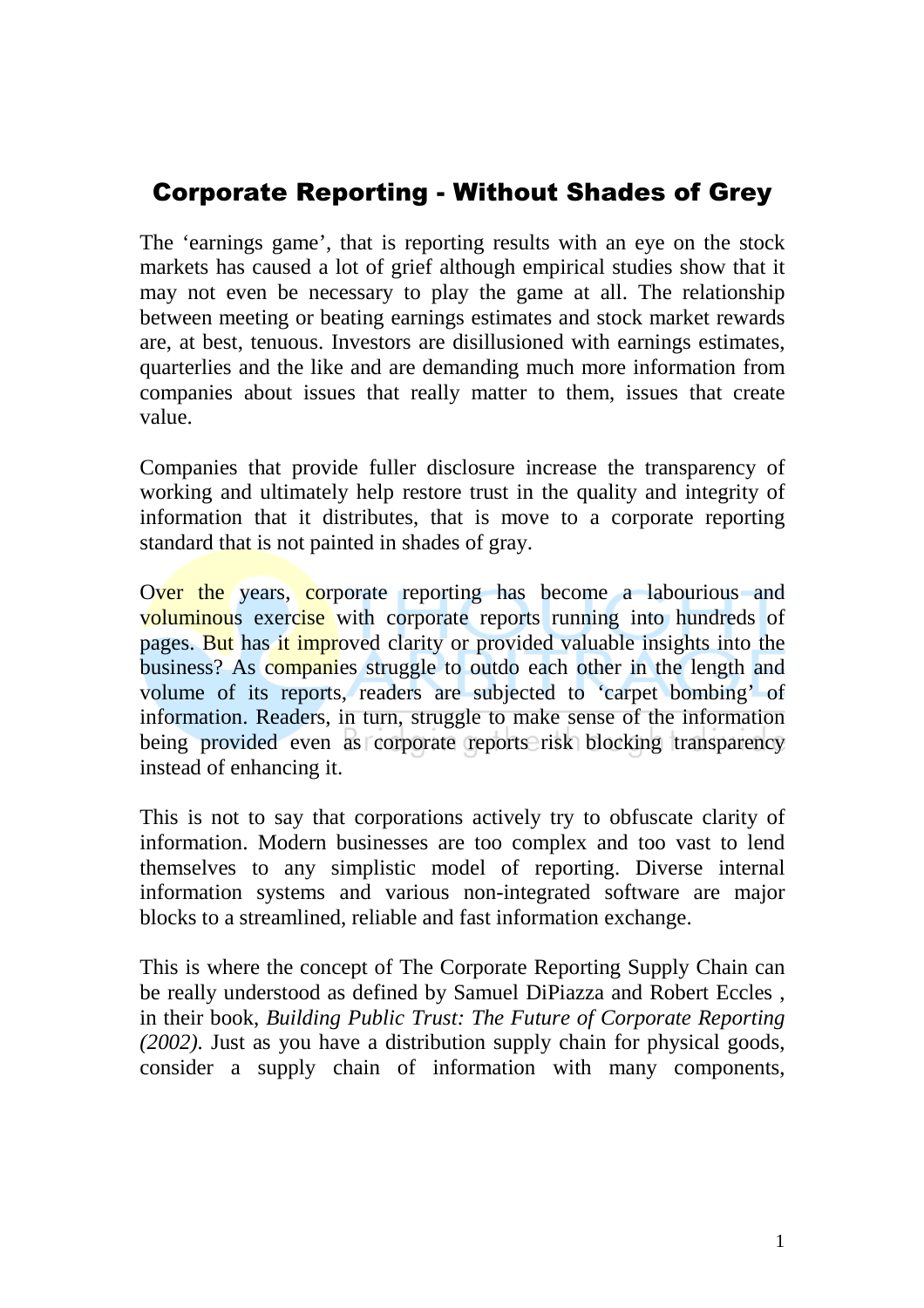distributors and consumers. Being a chain necessarily means that there are a number of links that go into its making, as illustrated below:



The foremost of these groups, the first link in the chain, that is, company executives and board of directors must shoulder the biggest challenge for starting on the difficult path of putting into practice transparency in corporate reporting.

Reporting with transparency and without shades of grey calls for integrity of individual executives within the company, for, the integrity of the whole system is merely the sum of the integrity of individual players. Even so, there are a few nodal points that company executives must specifically address at all times so that the supply chain functions smoothly, such as:

- *The reporting gap*: This refers to the significant gaps that exist between what management thinks is important in running a company and what it reports to outsiders. There exists an information gap between how important investors think certain indicators are and the information they actually get. This gap is overlaid by another gap – that is how important management thinks certain indicators are and how much they report that information. Yet another gap is about what management wants to communicate and how its information system is geared for gathering the information. Attempting to reduce this gap will help end the 'earnings game' significantly.
- *External value drivers*: There are many areas, especially in formulating corporate strategy where companies have to rely on information generated from outside the company. For example, estimates of political stability in a country where the company proposes to make large investments over the next few years can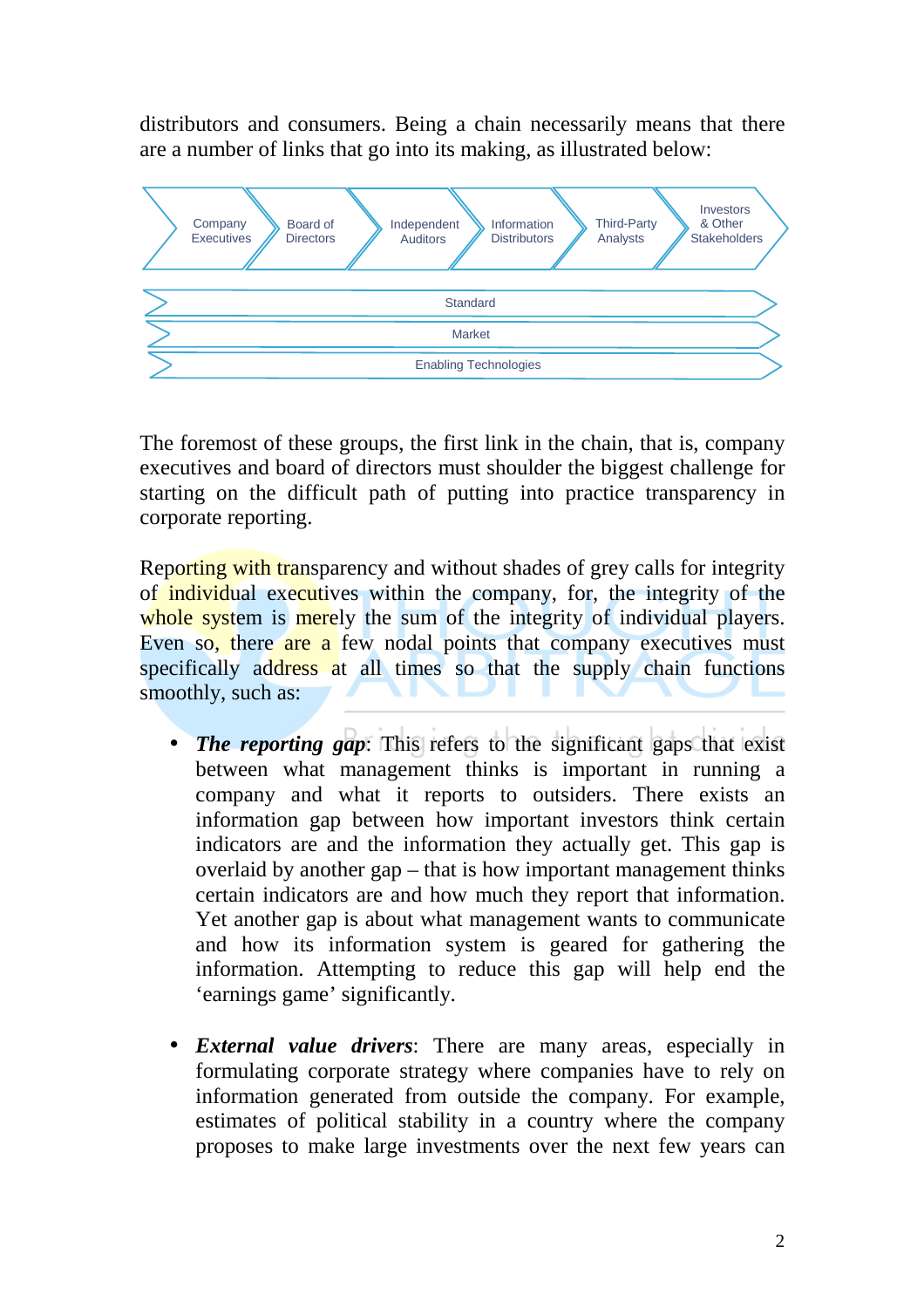only be generated from outside sources like government agencies or foreign news bulletins.

 Such outside information is useful in putting together an overall picture of its performance, as well as comparing performance with its peers.

• *Lifting the corporate veil*: Modern businesses have become too complex for a company to engage in end-to-end operations on its own. Networking with partners, using common research facilities or even outsourcing some operations are all a part of running a successful modern business. Investors must be told how each level of business operates and how it impacts the consolidated fortunes of the company. At times it is difficult to estimate where the original entity ends and the partner alliance begins. For example, if a pharmaceutical company has outsourced human trials of a major drug to another company, the success of that second company is very relevant to investors of the original company. Investors would want to know details about the other company even though they do not have any direct investments in it. Current provisions of GAAP or other standards do not adequately address such relationships and it is up to individual companies to display high standards of governance in reporting these kinds of dynamics.

## Value Reporting- Raising the Bar

**Value Reporting- Raising the Bar**<br>Current reporting mechanisms cannot be faulted for being out of tune with modern requirements. After all, this model of accounting and reporting was developed over many years to cater to an industrial era. The focus has been on tangible assets and liabilities and is essentially a report card of events that have already occurred.

This model, however, is increasingly unsuited to modern businesses, particularly those in the so-called New Economy. Intangible assets like brand value, knowledge base, networked relationships, patents or even supply chains are crucial elements that may well be the difference between success and 'also-ran'. For instance, the value of an idea can energize the entire potential of a business, venture capitalists may be willing to invest millions into the company on the basis of that idea but old economy measurement yardsticks are incapable of measuring and translating its true worth into recognizable values.

Traditional reporting measurements suffer from two major flaws and they are: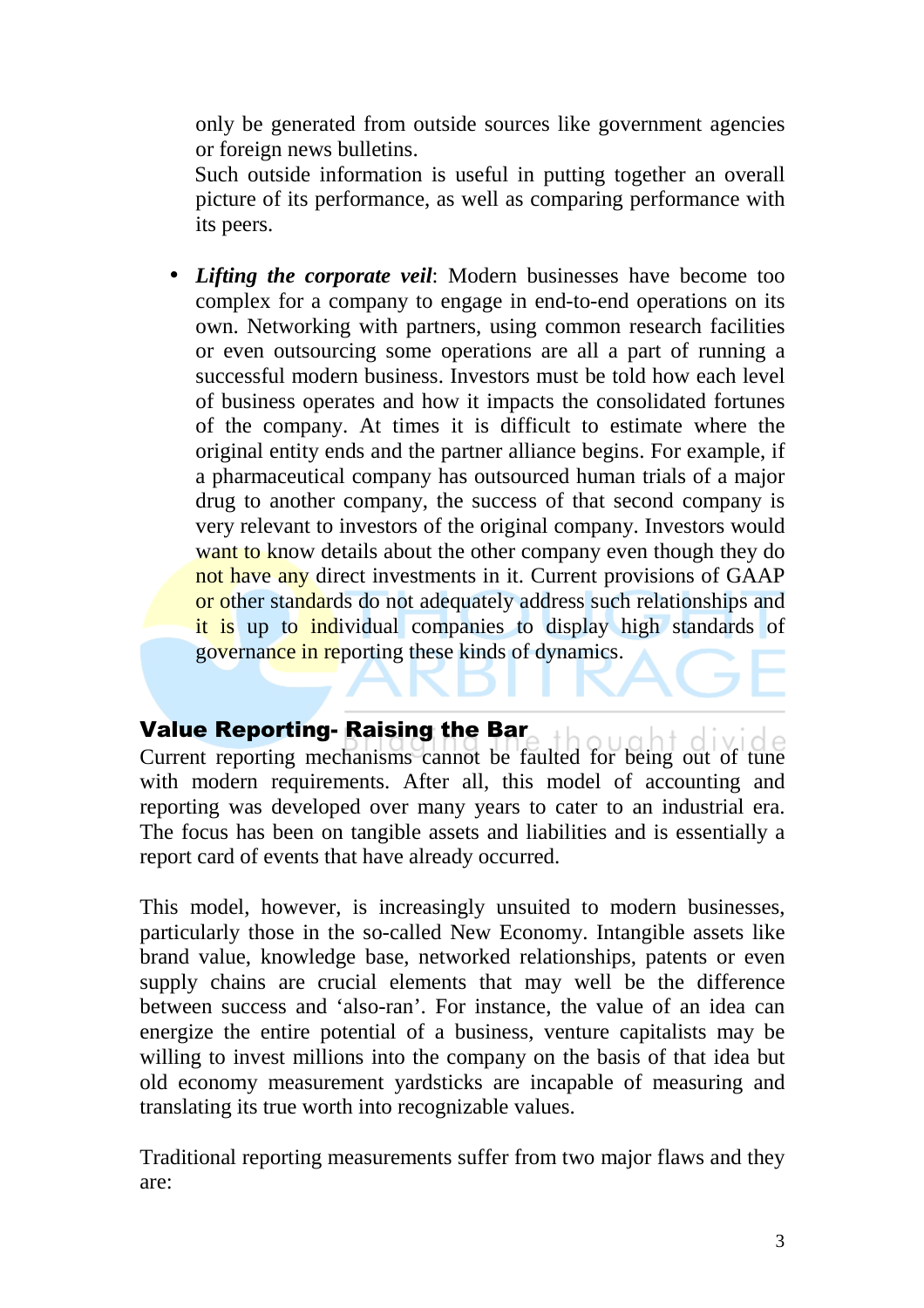- They are historical in nature and deal with has-been events, mostly of a financial nature.
- They recognize only linear relationships. Performance indicators, however, react in many different, often complex, ways and many a time throw up relationships that are not straightforward cause-andeffect relationships.

Financial measures are 'lagging' indicators, popularly explained by the metaphor of trying to steer a car by looking into the rearview mirror. Users of information need inputs about financial as well as non-financial information. This is equally important for people within the company as for outsiders.

In the early nineties, Robert Kaplan and David Norton of Harvard Business School introduced the world to the concept of a *'balanced scorecard'* as a measure of performance and management. Simply stated, a Balanced Scorecard performance measurement system is one that allows executives to view a company from many perspectives simultaneously. By combining financial and non-financial measures in a single report, the balanced scorecard aims to provide managers with richer and more relevant information than with financial measures alone.

Kaplan and Norton's model, popularly known as *first-generation balanced scorecard*, tried to establish links among objectives, measures, targets and initiatives among four perspectives, namely Financial, Internal Business Processes, Learning, Growth and Customers. All these factors were centered on the company's vision and the strategy it followed. The authors of this model proposed that the number of measures in a balanced scorecard should be limited in number and clustered into four groups.

This model was developed largely for use by the company to improve its internal management process and not really for external reporting. Kaplan and Norton introduced the concept as a *strategic management system* rather than a reporting or communication tool.

The greatest advantage in developing and using a scorecard, tailored to suit specific needs, is that it recognizes the complex relationship that performance measures have with each other. Many corporate decisions impact issues other than company finances, some of which may even be inversely proportional to each other. For instance, a company that decides to outsource some of its back office operations to a different location, say, Bangalore, to harness the benefits of lower costs ends up being responsible for job losses in the original location and may have a human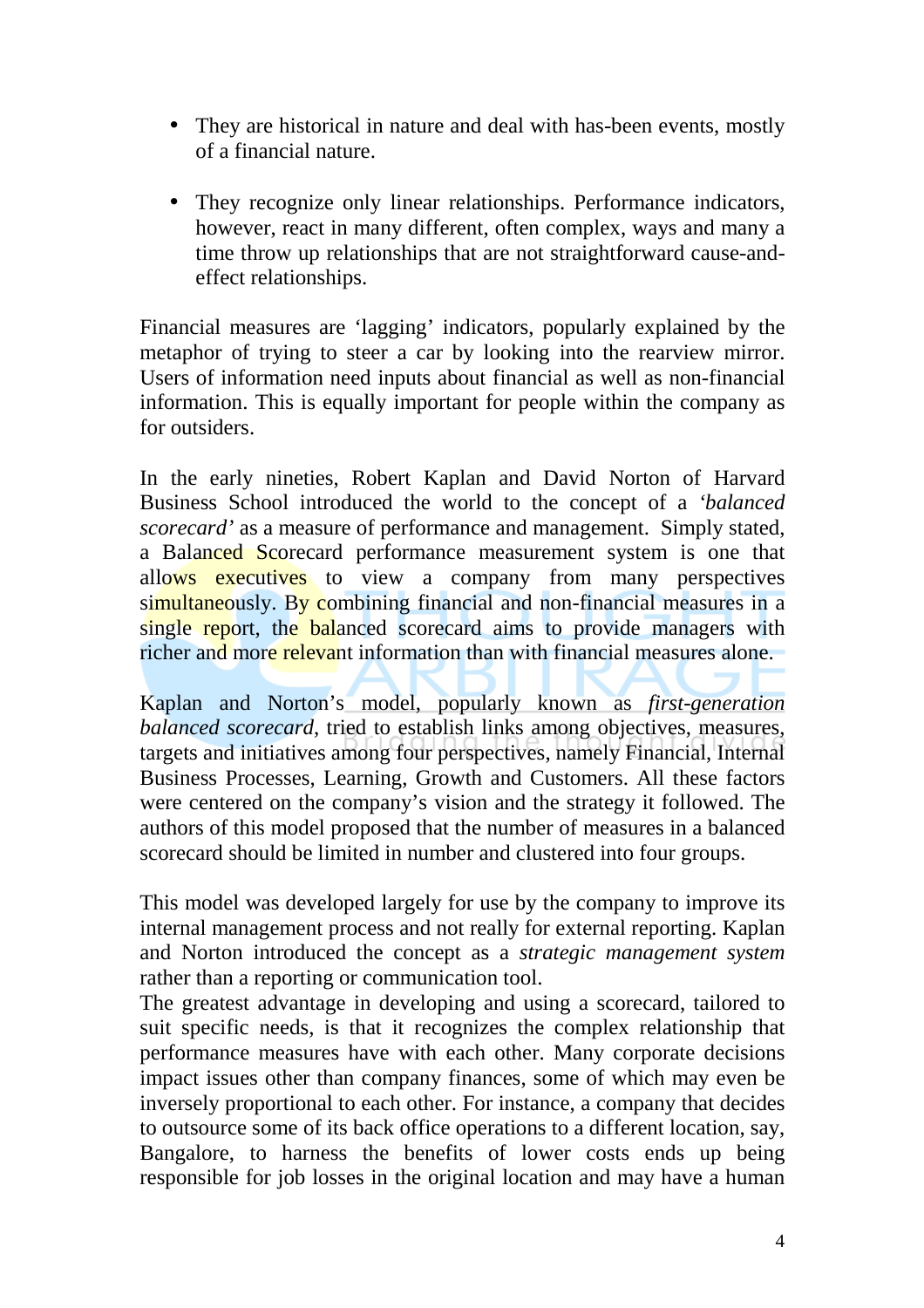resources problem on its hands. Or consider a company that sources raw materials from a developing country to bypass local home country regulations. The company's policies could actually be responsible for encouraging unhealthy labour practices or causing serious environment damage in that other country.

#### **Enabling Technologies**

After a company has tackled its 'earnings management' and embarked on the road towards value reporting, there is an important area of accounting reform to be addressed and that is the way information is delivered. Users still have sift through mountains of data, supplement official corporate information with data from second-hand sources, most of which maybe following different methodologies and collate them together to get context-specific information … and be able to take appropriate action at the right time. There is a gap between what management wants to communicate and how its information system is geared for gathering and distributing the information. Current reporting formats provide too little and too late for investors to rely on them to be able to take accurate action.

Here is where enabling technologies help to provide companies with an easier means to communicate information and deliver it to investors in a format, which lends itself to easy analysis. In today's networked, technology-intensive world, very few lives are untouched by the power of **Internet** Internet, as we know, is a global network of a network of computers that use a common language to transmit and share data and applications. Originally started for military use in the 1960s, its capabilities have exploded into commercial and everyday lives of people all over the world.

Most companies use the internet to publish their annual reports and other information like career opportunities or as an advertisement tool, the purpose being to achieve faster, controlled, accurate and more reliable information exchange. However, most information that appears on company websites are usually just a transcript of paper-based reportseven if they are made more appealing with graphs, charts and the like. While Internet increases speed of transmission, it does not automatically make information any easier to extract or use. Stacks of electronic mail have replaced stacks of paper—users still need to take printouts of reports for analysis, which really does not make working any less opaque.

Information provided by companies on the internet is usually 'dead'—not only because information is historical in nature (reporting on events that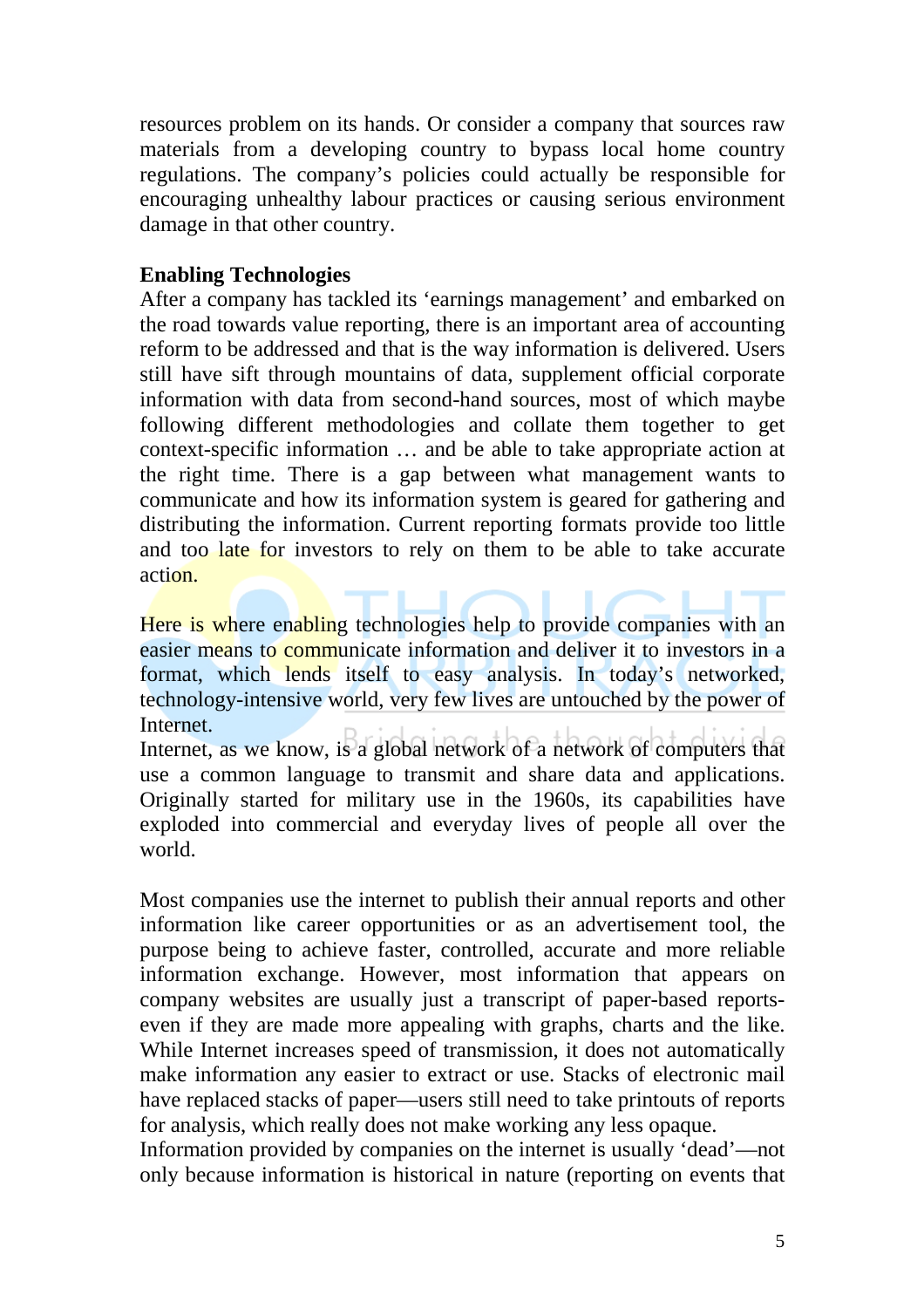have already occurred) but more importantly because such information does not allow analysis or application to specific user requirements. Reusing such data almost always requires manual transcription to another software environment that the user may be employing with inevitable breakdown of data integrity.

To overcome all these barriers, companies need to speak a common electronic language— a reporting language that combines the power of Internet and also transmits information to users with enhanced capability to analyse data.

A non-profit consortium of over 250 major companies, organizations and government agencies, has developed a new language for electronic communication of business and financial data. This is called

eXtensible Business Reporting Language – XBRL, for short—which is the business reporting branch of XML, which stands for Extensible Markup Language. XML is considered to be the next big step in Internet technology after HTML- Hypertext Markup Language.

XML provides context for every piece of information so that a user can understand exactly what it represents and also how to use it—the definitions are at a much more fundamental, 'molecular' level. This allows users to seamlessly access information and is fast becoming a universal language for e-business.

XBRL web services help free 'dead' information by representing it digitally. Digital information then moves freely and independently since it is not embedded in a paper-based format. When information is webenabled, it becomes vibrant and 'living', lending itself to easy analysis. Information is suddenly available to a global audience in a far more efficient manner than just as a block of text appearing on a web site.

XBRL enables companies to create diverse internal and external reports in moments and offer information in a format that enables recipients across the corporate reporting supply chain to instantly access and re-use company information with their own web services enabled analytical tools.

XBRL is just one of the enabling technologies being developed and tested, although it is one of the more popular ones. Of course, even the success of such a powerful medium is totally dependent on the integrity of the base data. That is, XBRL is only as good as the quality of information that is tagged and transmitted. Data efficiency and accuracy is subject to its own set of standards.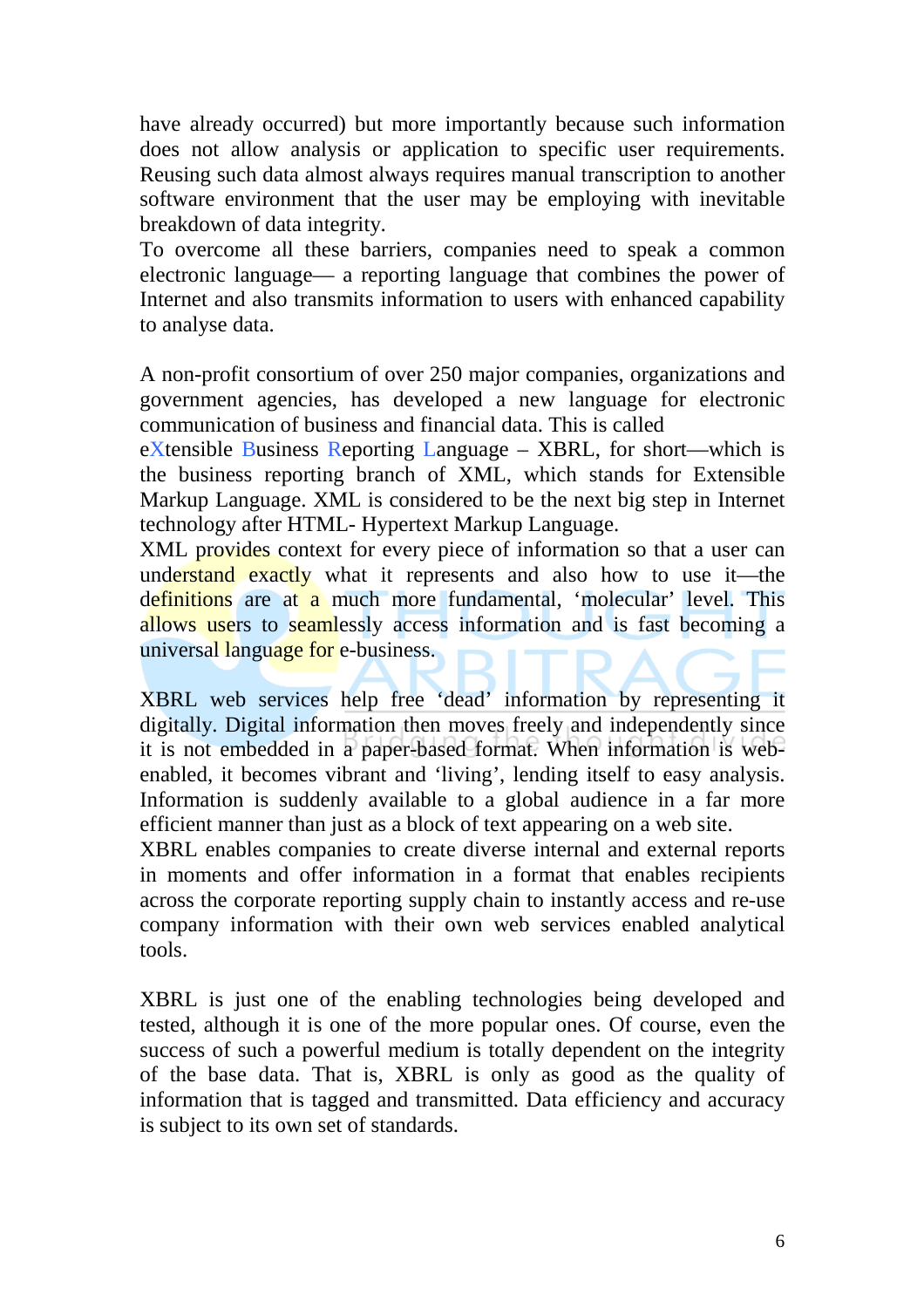# Focus on Corporate Misstatements and Fraud

Corporate fraud is more prevalent than most people imagine or are willing to admit. While high profile fraud involving misstatements and other gross financial irregularities create sensational news, in reality, corporate fraud goes on at a deeper level throughout the company—and on a regular basis.

It is important that auditors and regulators alike catch small, seemingly insignificant irregularities early on so that these do not balloon into largescale fraud that hurt every constituent of the capital market.

It is the primary duty of directors and managers to run a clean ship. Top management is always responsible for defining corporate culture and it is naive to think that senior managers do not collude or have no clue about active fraud perpetrated by the company.

*In 1996, the CEO of Unison Healthcare (now Raintree Healthcare Corporation) handed the company comptroller a piece of paper and said "…here's the numbers we need to get to" and "I don't care how we get there". The comptroller, company, CEO and CFO had to face SEC charges and penalties.* (*Source: Commissioner Isaac C.Hunt at "SEC Speaks 2000", Washington, March 2000*)

Auditors and accountants, in turn, were under tremendous pressure to make sure that reported numbers add up to publicly committed numbers. This was the basic reason for ethical breaches. As time goes on, such breaches become habit; creating a vicious circle where no one is sure any more of what 'real' numbers look like.

There are no guarantees that deliberate efforts by management to mislead investors and regulators will not occur—or that an auditor will be able to detect and report such management efforts. A major reason why auditors do not detect fraud is that not all fraud is reflected in financial statements. These may be in the form of bribes, conflict of interest, product piracy, industrial espionage, etc. The dangerous bit about these frauds is that they usually involve large sums of money and active participation of top management—and do not leave a visible audit trail.

#### **Bloodhounds, then?**

Clearly, fraud is firmly in focus and prevention is no longer discretionary. It appears that auditors are being called upon to be more of bloodhounds than mere watchdogs, as has been the accepted wisdom.

Many of the suggested procedures in regulations of countries like US and EU are forensic in nature. These involve performing substantive tests or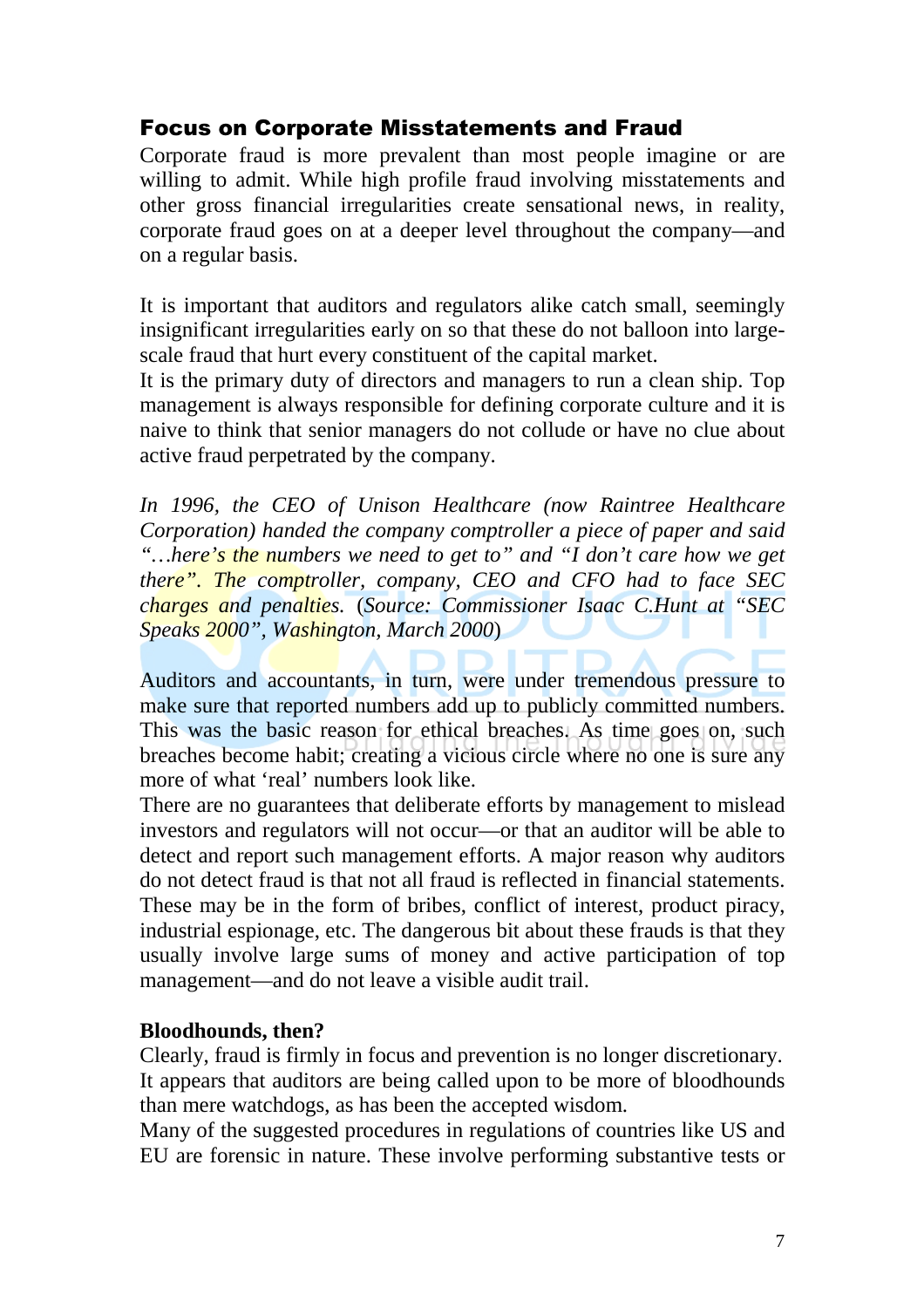applying methods and techniques of evidence collection, which presume the possibility of dishonesty at various levels of management.

But being a forensic accountant is more than a simple matter of buying some software and hardware. What is critical is that the investigator must understand where and how to look for the relevant trail and more importantly, what to make of it.

Perhaps two reasons hold back an auditor from aggressively tackling the possibility of fraud:

- Passivity—hoping it will go away or remain unnoticed by regulators
- Arrogance—fraud happens to other people.

The rationale behind the insistence on fraud detection is that successful crimes lead to more crimes and the most effective way to deter fraud is to severely punish the ones that come to light.

Auditors are now required to approach each audit with professional skepticism and not take for granted or assume that management is honest. In a departure from accepted audit norms, new standards require auditors to test areas, locations or accounts that may be considered low-risk, in an unpredictable manner and at times that are unexpected by the client.

Fraud, or economic crime, is sometimes called a 'victimless crime'. However, as John Wilkinson and David Baral of PricewaterhouseCoopers say, companies that fall victim to such crime often suffer damage that is more severe than direct financial loss. So fraud must be treated on a par with other crimes.

They argue that fraud places at risk a company's crucial intangible assets—its brand value, public image carefully nurtured over many years and even its intellectual capital—who wants to be associated with a fraudulent company—or other business relationships. The collateral damage from fraud equals or is greater than the financial loss the company may face.

But however sophisticated a company's fraud risk management systems may be, it is human instincts and judgment that forms the first line of defense in the battle against fraud. And that is why many good companies institute strong whistle blowing procedures.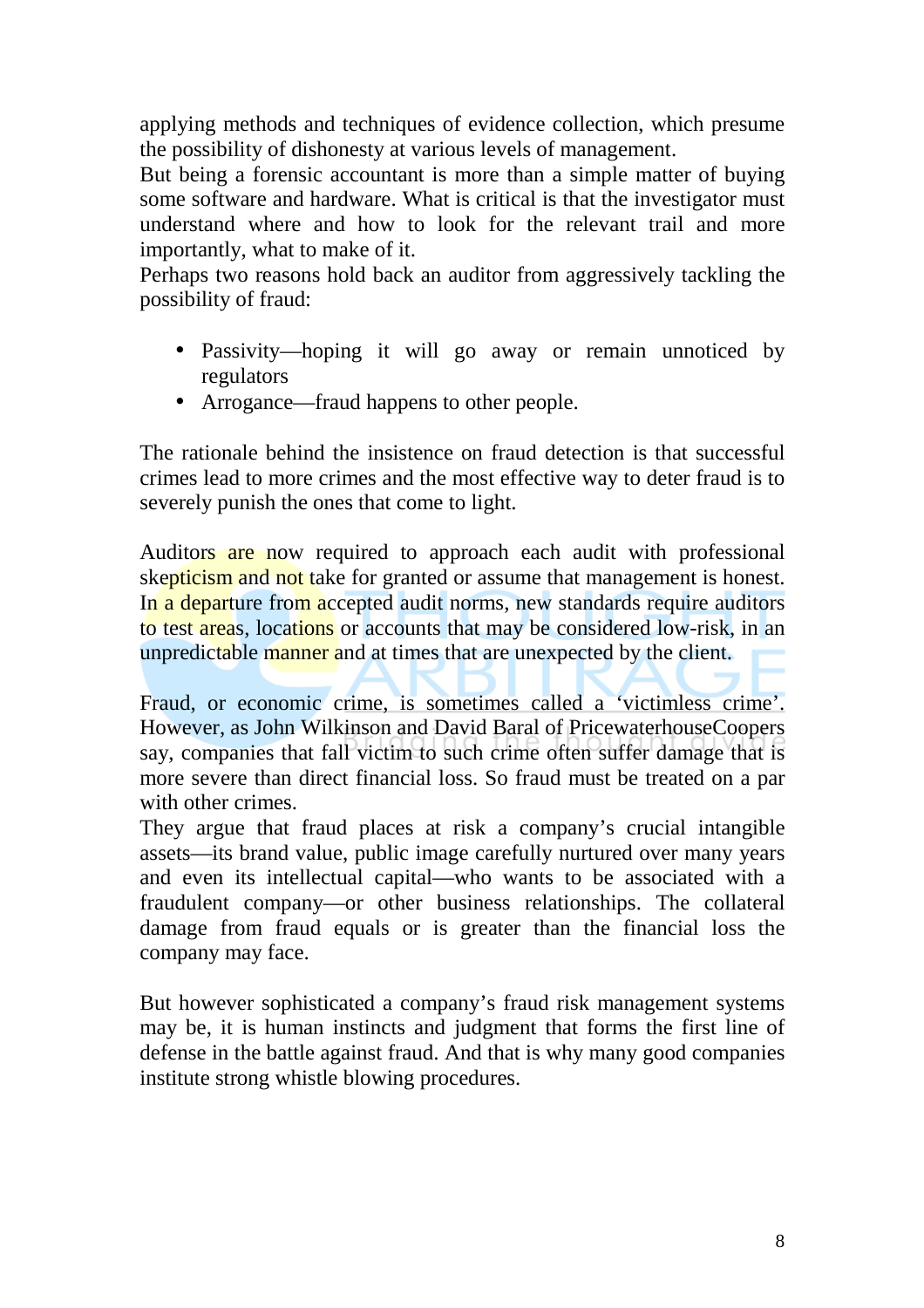# Non-GAAP Financial Information

Investors, regulators and other users need reliable information in a language they understand and in a format that they can use easily. The common language of financial reporting that companies and users of information speak is called GAAP- generally accepted accounting practices.

Then there is a set of information that does not conform to GAAP, popularly known as non-GAAP financial information. Non-GAAP financial information refers to any numerical information that omits anything a comparable GAAP would require or that contains anything that GAAP would exclude. Such information is also called 'pro-forma' (as if) reporting. Pro-forma earnings are reported differently from GAAP earnings. Companies use this from of reporting to exclude certain special or one-time expenses or incomes so that regular operating profits can be reported. These unusual items tend to skew results between periods and so its effect is disclosed separately.

Pro-forma earnings statements are used to increase transparency regarding unusual items, for example, income tax or other legal settlements, gains/losses on sale of assets or business units or any other one-time transaction that is not expected to recur or that does not have a bearing on regular operating results. If the effect of such unusual items cannot be isolated and separately reported, it would make it more difficult to get a true picture of the company's performance. Companies find that the following non-GAAP financial information provides investors with a clearer picture of its performance:

- EBITDA: Earnings Before Interest Tax Depreciation and Amortization
- Cash flow
- Revenue excluding impact of one-time transactions
- Operating profit excluding the effect of acquisitions

Trouble begins when managers use the pro-forma route to 'manage' earnings to avoid a blood bath at the stock markets if earnings estimates are not met by actual performance. A company that selectively applies the pro-forma rule to 'smoothen' earnings over different periods tends to 'cloud' rather than highlight the true financial position. Non-GAAP or pro-forma information is useful and appropriate as long as a tenable link, both in value and time, can be established and honored. Abuse of this system arises because reporting pro-forma information is not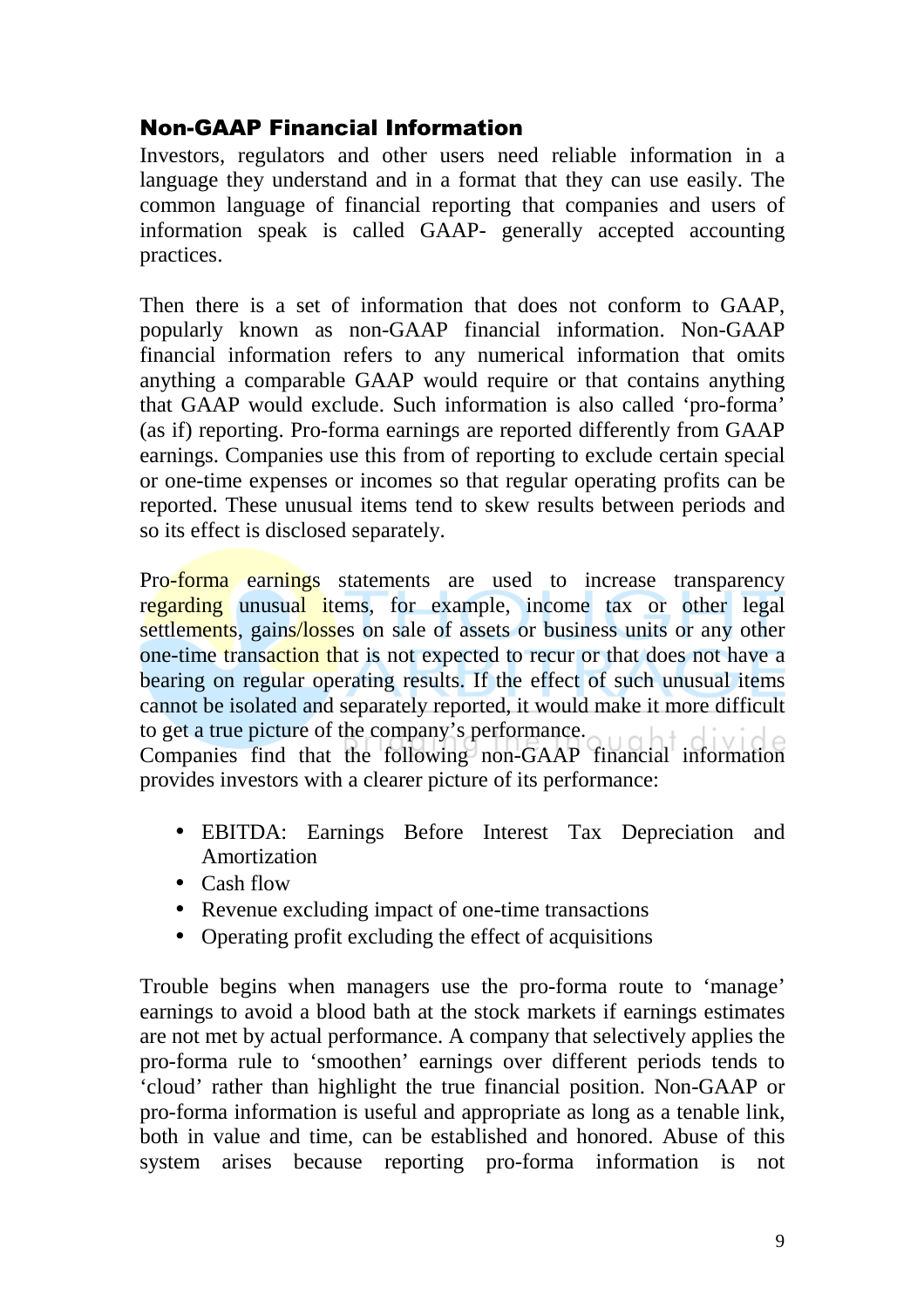standardized. By its very nature such information cannot be compared across different periods or different units within the same company and worse, across different companies.

United States is one of the first countries where regulators have stepped in to put a sense of order into this practice. US also has a very strong capital market and issues of regulated pro-forma reporting, following closely on the heels of high profile corporate financial scandals are clearly very important to address.

# Non-Financial Data As A Measure of Performance

In a traditional information system, focus is on tangible assets and liabilities like plant & machinery, financial instruments, etc and accounting standards that are used deal mainly with solid, tangible subjects. But financial objectives alone tend to be rather one-sided and do not provide a realistic assessment of the business. There are many nonfinancial objectives that are equally important in achieving profitability.

Financial performance measures are of little relevance in predicting a company's future financial performance. The financial model of measuring performance is increasingly unsuited to modern businesses, particularly those in the so-called 'new economy'. Intangible assets like brand value, knowledge base, networked relationships, etc are crucial elements of success in modern businesses. It is the strength and value of intangible assets that marks out the difference between competitors.

For instance, if a company spends money on building up a brand image of its product or even its entity, the traditional reporting model would require expenditure to be charged either in one year or at best spread over a short period of time. However, the enduring benefits of such an exercise usually extend up to many years, sometimes even increasing in value as years go by. Such benefits, translated into tangible things like customer loyalty and hence increased sales are substantial—and very difficult to quantify.

*Kodak, the giant photograph company, conducts annual photo sessions in certain play schools of New Delhi. It then develops large, beautifully mounted individual and group photographs and sells them at a reasonable price. The whole exercise may not produce a lot of revenue for the company—it may just about recover direct costs. But it is brilliant as a long-term strategy of creating a future customer base. It is hard to imagine these kids buying any photograph product other than Kodak as adults.*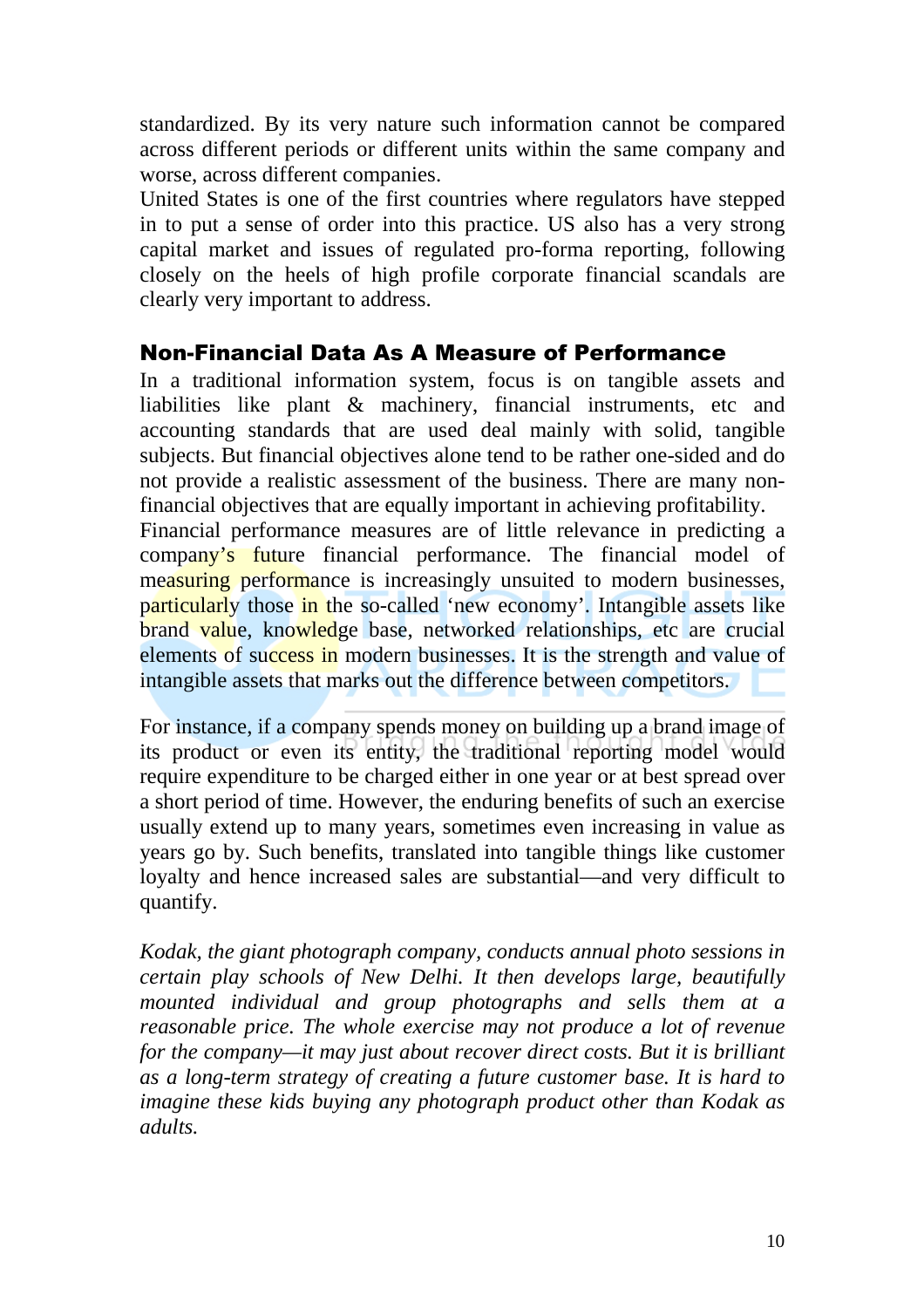If the benefits of such an idea can be captured and reported in forwardlooking statements with any degree of accuracy, it would provide the missing link between activities undertaken presently and its expected financial results. In fact, such intangible assets can provide a better indicator of future financial performance.

These are also the most difficult to measure and that is what makes it very challenging to use as a strategy.

There are a great many measures of evaluating non-financial data that are available. Companies need to be careful about adopting an evaluation method that is based on too many measurement indices because that can only degenerate into an exercise without conclusive results.

- The  $1<sup>st</sup>$  step towards adopting a formal system of non-financial measurement is to identify the key value drivers of the company. This will necessarily be a long drawn-out process and is the most crucial step.
- The  $2<sup>nd</sup>$  step is to establish links between key value drivers and action plans. That is, to identify cause and effect relationships between drivers and outcomes.
- The  $3<sup>rd</sup>$  step is to focus on things that matter. There are many data or actions that display cause and effect relationships; companies should focus only on data that is as relevant to the bottom line as is possible to estimate.
- And last but a very important step is that once a measurement process is established, it will need constant updating at each link of the chain. What is a key driver today may well shift focus six months later as the environment changes

To get an idea of how difficult it is to quantify valuations of intangible assets, consider this: as per current accounting standards, intangible assets are recognized only if it is separately acquired or as a part of an integral unit. But in the modern economy, the very definition of an asset may have to change. Wharton accounting professor, Chris Ittner says, 'the standard definition (of an asset) is that it is an item in which a company has a legal right or interest. But that concept (of an asset) gets fuzzy when you talk about something that walk out of the door, like knowledge or customers… what happens when a company invests in customer satisfaction? Management may expect a return on its investment, but it is not something that the enterprise owns.'

Non-financial performance measurement system needs to be based on better and more sophisticated qualitative and quantitative methods. One that can deliver non-financial information that is believable, appropriate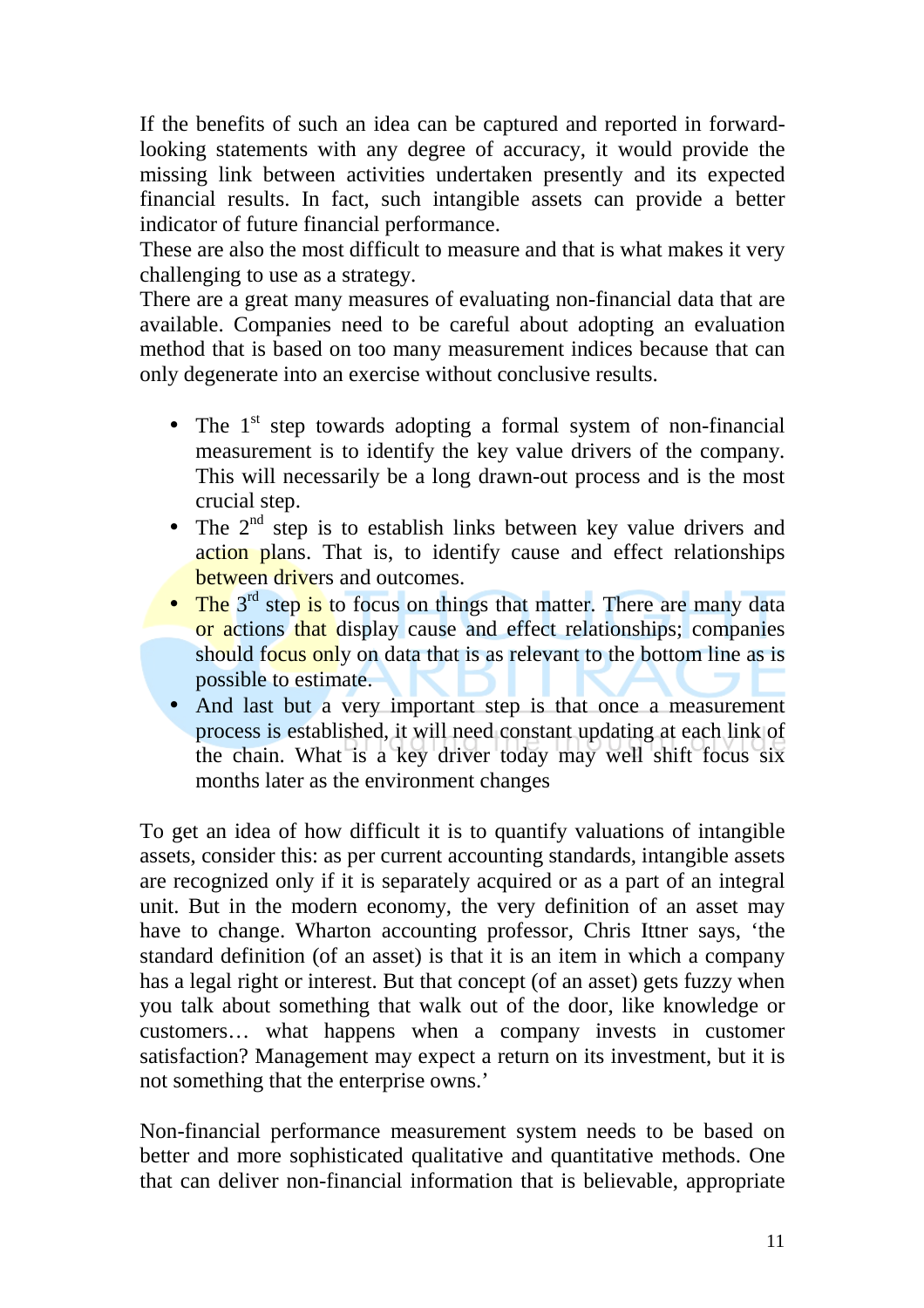and meaningful and is supported with suitable evidence—just as with traditional financial figures. It can be an additional framework over existing processes. It fills in the gap left by financial reporting and delivers a robust measurement mix to complete the overview of performance. Investors look to non-financial methods to *supplement* and not *supplant* traditional financial indicators.

The real benefit of integration is not just as an accounting and reporting instrument but as a tool for managing the drivers of value.

# How Much To Report?

Everyone agrees that information is the lifeline of capital markets. Companies are faced with a dilemma of where to draw the line between information overload that may be counter productive and even spark off a panic reaction or underreporting which may land them in trouble with various interest groups.

New technology and the power of Internet have made it possible to make available information on an unprecedented scale. Even a simple Internet search on any company or topic would reveal tens and hundreds of pages. But a closer look will show that that such information hardly speaks in one voice—indeed, because of the staggeringly huge quantity, the information-to-noise ration actually declines.

### *Disclosure, Again Disclosure & Still More Disclosure*

Disclosure—voluntary or compulsory—is meant to arm investors with knowledge required to make an informed decision, the belief being that a thus empowered investor can protect himself from corporate abuses and/ or mismanagement. Most regulation is guided by the assumption that more information is better than less. Also, most regulation is aimed at making companies disclose more information. How this information is going to be used by investors, analysts, regulators themselves, etc., is often overlooked.

It is a paradox that people can become overloaded with information and actually make worse decisions with more information. The human brain can process only a limited amount of information. Once the information level reaches a certain point, however, the decision-maker's decision quality decreases if she is given additional information. The idea is that at some point people become overloaded with information and make worse decisions with more of it.

Most people also lack the training (maybe even intelligence) to comprehend and assimilate information contained in balance sheets, profit and loss accounts, advisories, etc. that a company puts out periodically. Regulation, then, can provide information largely for the sake of information.